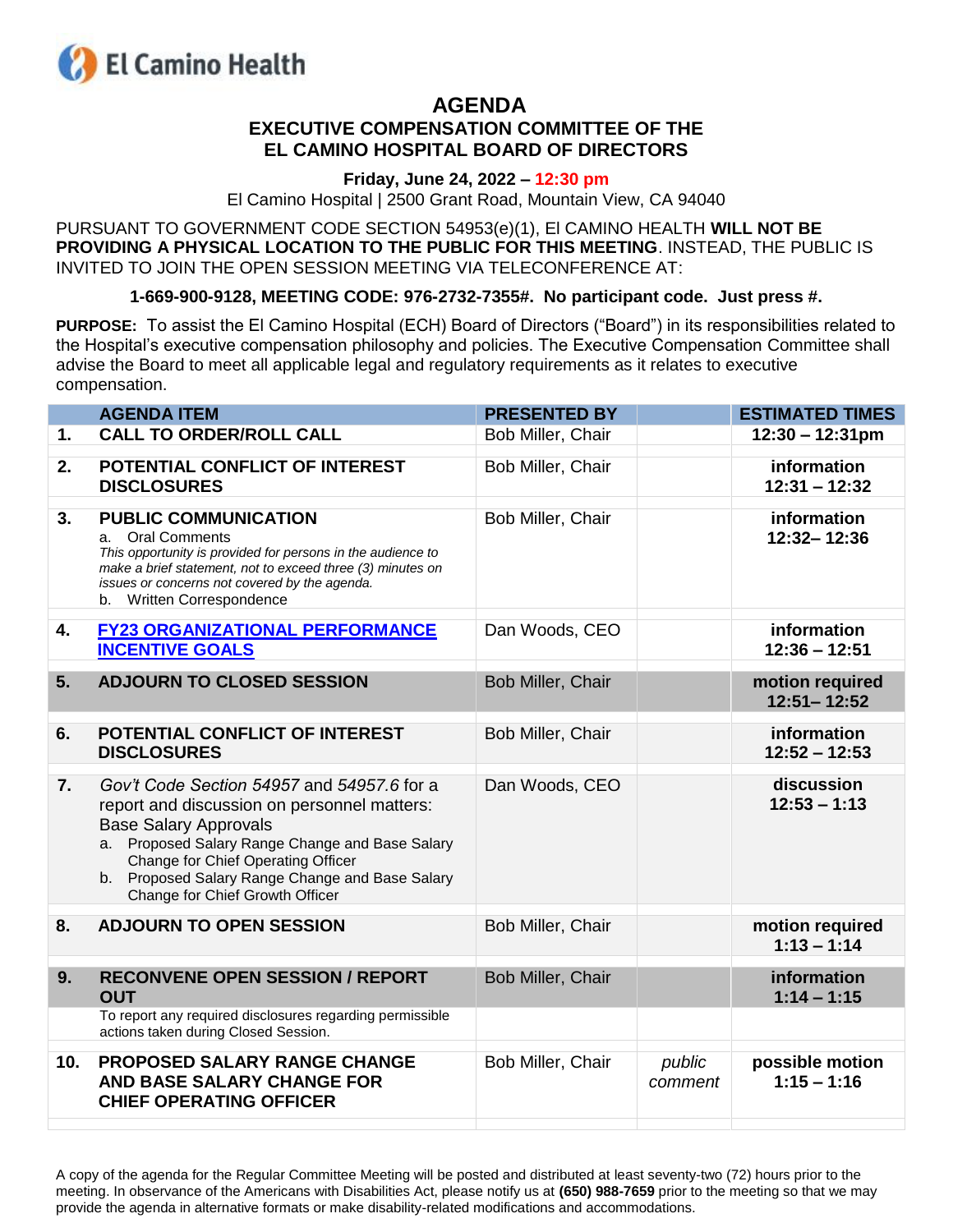Agenda: Executive Compensation Committee June 24, 2022 | Page 2

|                 | <b>AGENDA ITEM</b>                                                                               | <b>PRESENTED BY</b> |                   | <b>ESTIMATED TIMES</b>              |
|-----------------|--------------------------------------------------------------------------------------------------|---------------------|-------------------|-------------------------------------|
| 11.             | <b>PROPOSED SALARY RANGE CHANGE</b><br>AND BASE SALARY CHANGE FOR<br><b>CHIEF GROWTH OFFICER</b> | Bob Miller, Chair   | public<br>comment | possible motion<br>$1:16 - 1:17$    |
|                 |                                                                                                  |                     |                   |                                     |
| 12 <sub>1</sub> | <b>CLOSING COMMENTS</b>                                                                          | Bob Miller, Chair   |                   | discussion<br>$1:17 - 1:19$         |
|                 |                                                                                                  |                     |                   |                                     |
| 13.             | <b>ADJOURNMENT</b>                                                                               | Bob Miller, Chair   | public<br>comment | motion required<br>$1:19 - 1:20$ pm |

**Upcoming Meetings**: Regular Meetings: Sept 22, 2022, Nov 03, 2022, Mar 02, 2023, & May 04, 2023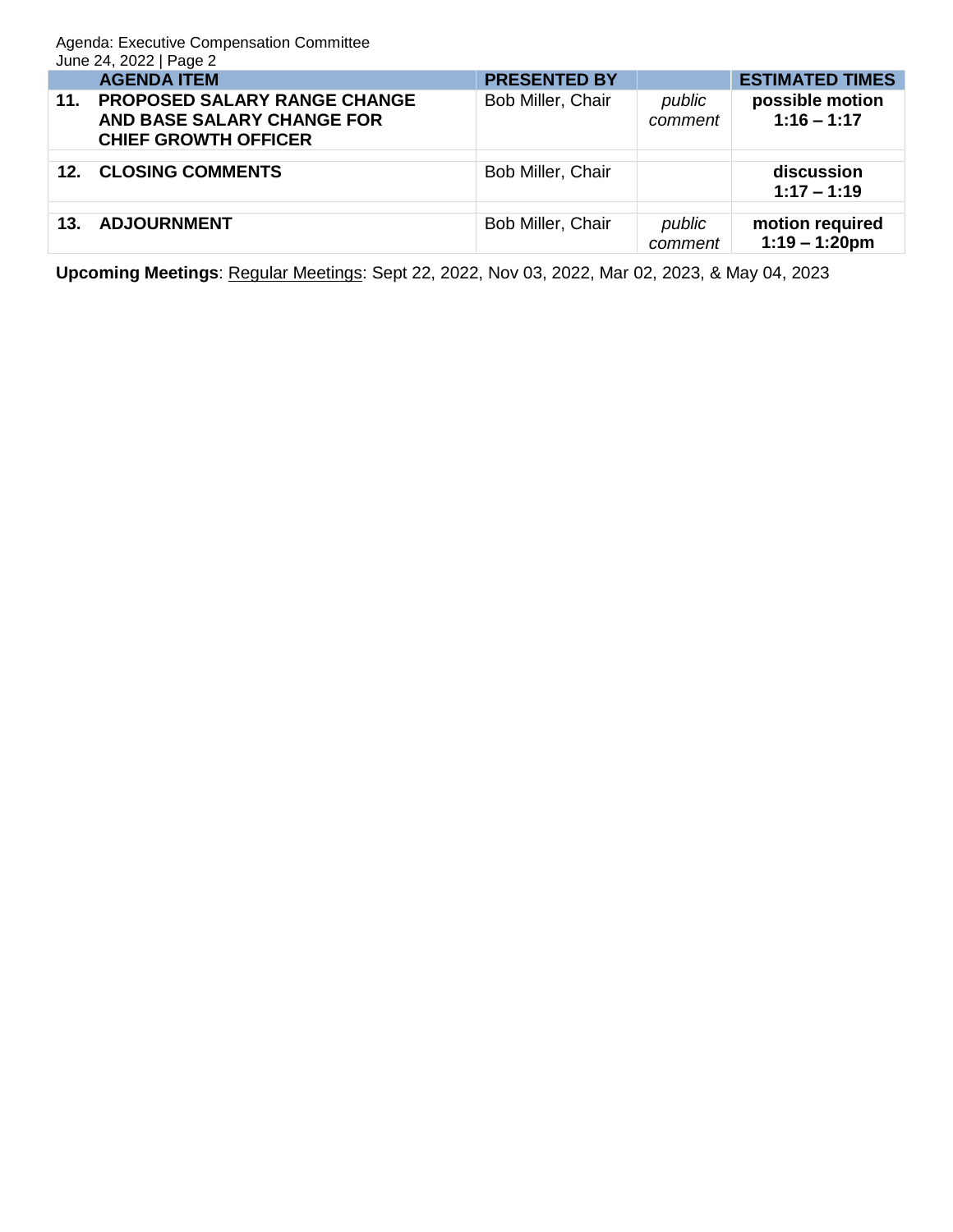<span id="page-2-0"></span>

# **EL CAMINO HOSPITAL COMMITTEE MEETING COVER MEMO**

**To:** Executive Compensation Committee **From:** Dan Woods, CEO **Date:** June 24, 2022 **Subject:** FY 2023 Organizational Goals

#### **Purpose(s):**

To inform the Executive Compensation Committee (ECC) that the Board of Directors approved the FY23 Performance Incentive Plan goals for the Executive Performance Incentive Plan.

## **Summary:**

- **1.** Situation: Each year the Committee along with the other Board Committees review leadership's proposed organizational goals. The Committee will review and recommend that the Board approve the organizational goals as part of the Executive Performance Incentive Plan.
- **2.** Authority: The Committee will review and recommend that the Board approve the FY23 Performance Incentive Plan goals as part of the Executive Performance Incentive Plan.
- **3.** Background: The leadership team has worked over the past few months to develop and recommend the FY23 Performance Incentive Plan goals. The goals were initially presented to ECC in May. The feedback provided by the committee was incorporated and is highlighted, in yellow, in the attached goals.
- **4.** Assessment: N/A
- **5.** Other Reviews: Both the Finance and Quality Committees reviewed the proposed goals.
- **6.** Outcomes: The organizational goals approved by the Board of Directors will be used for the management performance incentive plan, employee engagement and recognition program, and executive performance incentive plan.

#### **List of Attachments:**

**1.** FY23 Performance Incentive Plan Goals

#### **Suggested Committee Discussion Questions:**

**1.** Does the Committee have any questions about the goals, benchmarks, or measurements?